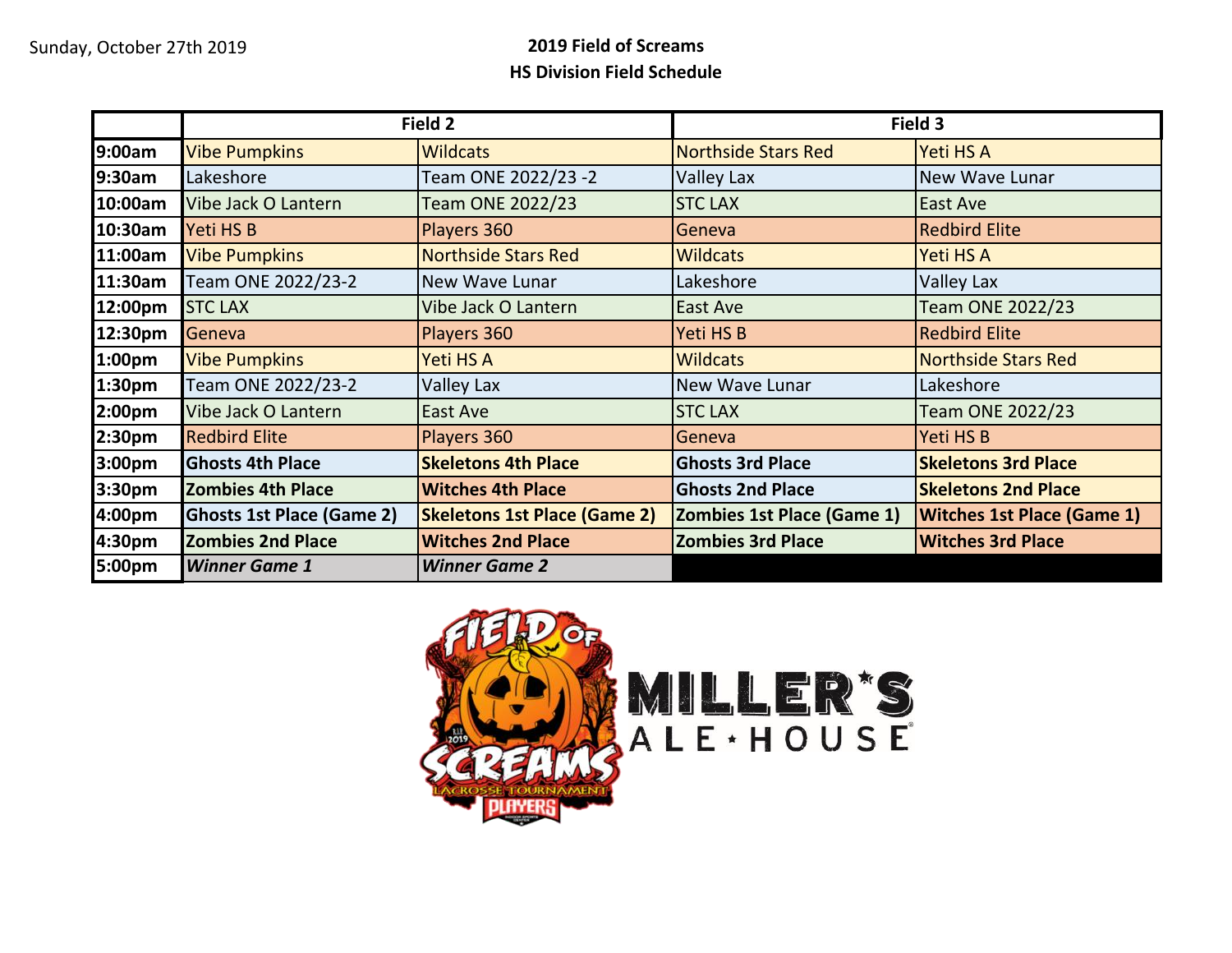## **HS Division Seeded Play**

|         | Zombies 1st Place                                        |                      |                          |
|---------|----------------------------------------------------------|----------------------|--------------------------|
|         |                                                          | Winner Game 1        |                          |
|         | Witches 1st Place<br>Game 1                              |                      | <b>HS Open Champion</b>  |
|         | 4:00pm - Field 3                                         | 5:00pm<br>Field 2    |                          |
|         | Ghosts 1st Place                                         |                      |                          |
|         | <b>Skeletons 1st Place</b><br>Game 2<br>4:00pm - Field 2 | <b>Winner Game 2</b> |                          |
| Field 2 | 3:00pm Ghosts 4th Place                                  | Field 2              | 3:30pm Zombies 4th Place |
|         | Skeletons 4th Place                                      |                      | Witches 4th Place        |
| Field 3 | 3:00pm Ghosts 3rd Place                                  | Field 3              | 4:30pm Zombies 3rd Place |
|         | Skeletons 3rd Place                                      |                      | Witches 3rd Place        |
| Field 3 | 3:30pm Ghosts 2nd Place                                  | Field 2              | 4:30pm Zombies 2nd Place |
|         | <b>Skeletons 2nd Place</b>                               |                      | Witches 2nd Place        |
|         |                                                          | MILLER'S             |                          |